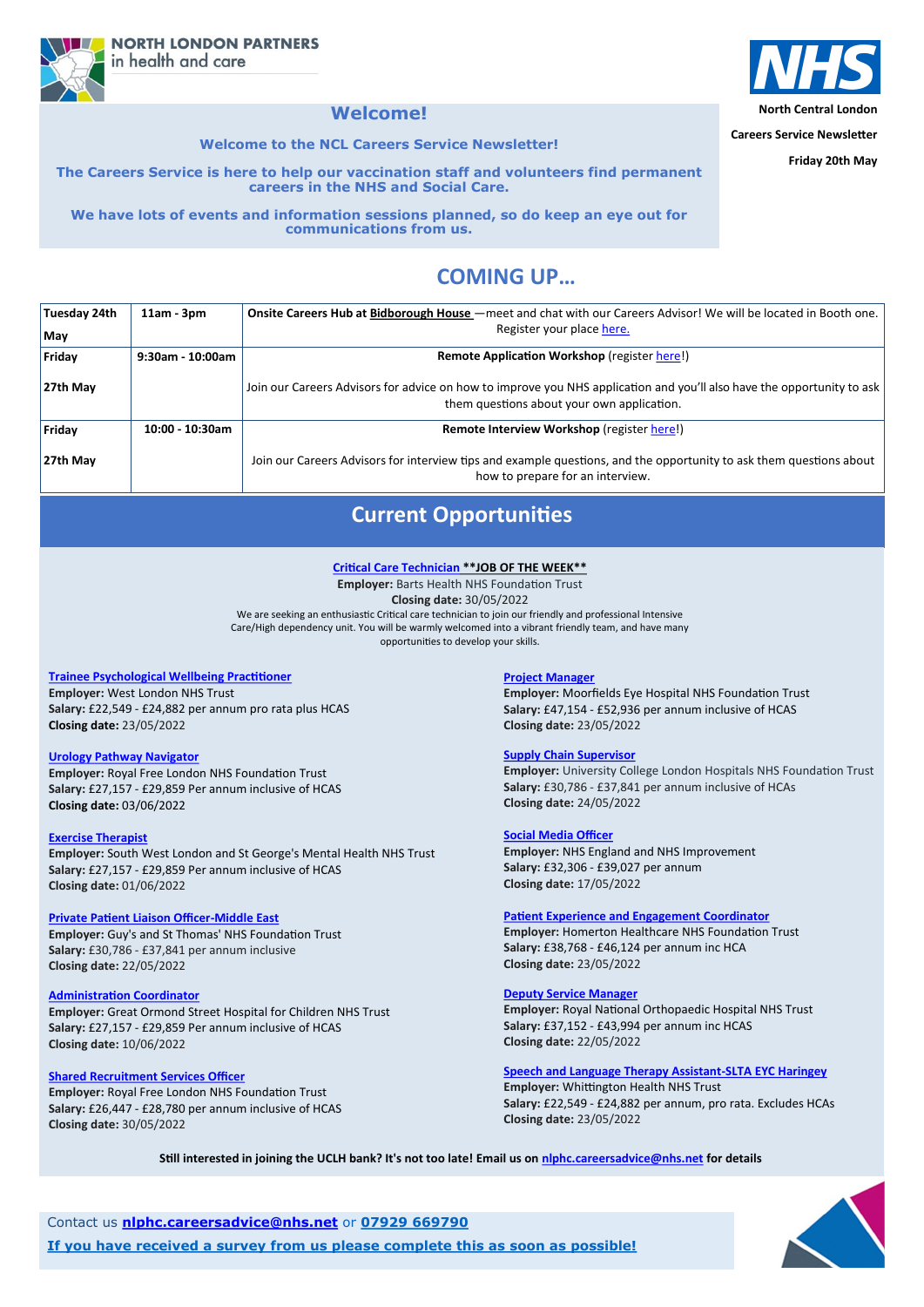



**North Central London**

**Careers Service Newsletter**

**Friday 20th May**

Contact us **[nlphc.careersadvice@nhs.net](mailto:nlphc.careersadvice@nhs.net)** or **07929 669790**

**If you have received a survey from us please complete this as soon as possible!**



# **BOOK REMOTE APPOINTMENTS WITH OUR CAREERS ADVISORS**



**Book a Careers Advice session with….**

**[Moneeba](https://calendly.com/nlphc-careersadvice/careers-advice-session-moneeba)**



**Book an appt or find her in booth one at Bidborough House on Tuesdays. These booking links are updated weekly - if there is no availability, check back soon.**

## **Apprenticeship Opportunities**

**Apprentice Clinical Engineering Technologist [\\*\\*APPRENTICESHIP OF THE WEEK\\*\\*](https://beta.jobs.nhs.uk/candidate/jobadvert/C9309-22-5974) Employer:** University College London Hospitals NHS Foundation Trust **Closing date:** 26/05/2022

**Apprentice - [Wellbeing Administrator, Human Resources](https://www.healthjobsuk.com/job/-v4209944?_ts=1869) Employer:** West Hertfordshire Teaching Hospitals NHS Trust **Closing date:** 31/05/2022

**Pre-[registration Trainee Pharmacy Technician](https://beta.jobs.nhs.uk/candidate/jobadvert/C9199-3984555-FM-NP) Employer:** The Hillingdon Hospitals NHS Foundation Trust **Closing date:** 30/05/2022

**[Outpatient Clinic Clerk](https://www.healthjobsuk.com/job/UK/London/London/Kings_College_Hospital_NHS_Foundation_Trust/Liver/Liver-v4160838?_ts=16629) - Apprentice Employer:** King's College Hospital NHS Foundation Trust **Closing date:** 27/05/2022

**[Apprentice: Business Support](https://www.healthjobsuk.com/job/UK/London/London/Lewisham_Greenwich_NHS_Trust/Performance/Performance-v4099726?_ts=21055) Employer:** Lewisham and Greenwich NHS Trust **Closing date:** 22/05/2022

**Band 4 Pre-[Registration Pharmacy Technician \(Apprentice\)](https://beta.jobs.nhs.uk/candidate/jobadvert/C9290-22-6762) Employer:** Imperial College Healthcare NHS Trust **Closing date:** 31/05/2022

**Book a Careers Advice session with….**

**[Fay](https://calendly.com/nlphc-careersadvice/careers-advice-session-fay)**

# **BOOK A MOCK INTERVIEW WITH OUR CAREERS ADVISORS**

**Mock Interview** + Feedback



**Our Careers Advisors are now providing mock interviews to help best prepare you for any interviews you may have coming up. If you're interested in booking a mock interview, please email us at: [nlphc.careersadvice@nhs.net](mailto:nlphc.careersadvice@nhs.net)**

**\*\*PLEASE NOTE THAT YOU MUST HAVE ATTENDED THE INTERVIEW WORKSHOP FIRST TO BE ELIGIBLE\*\***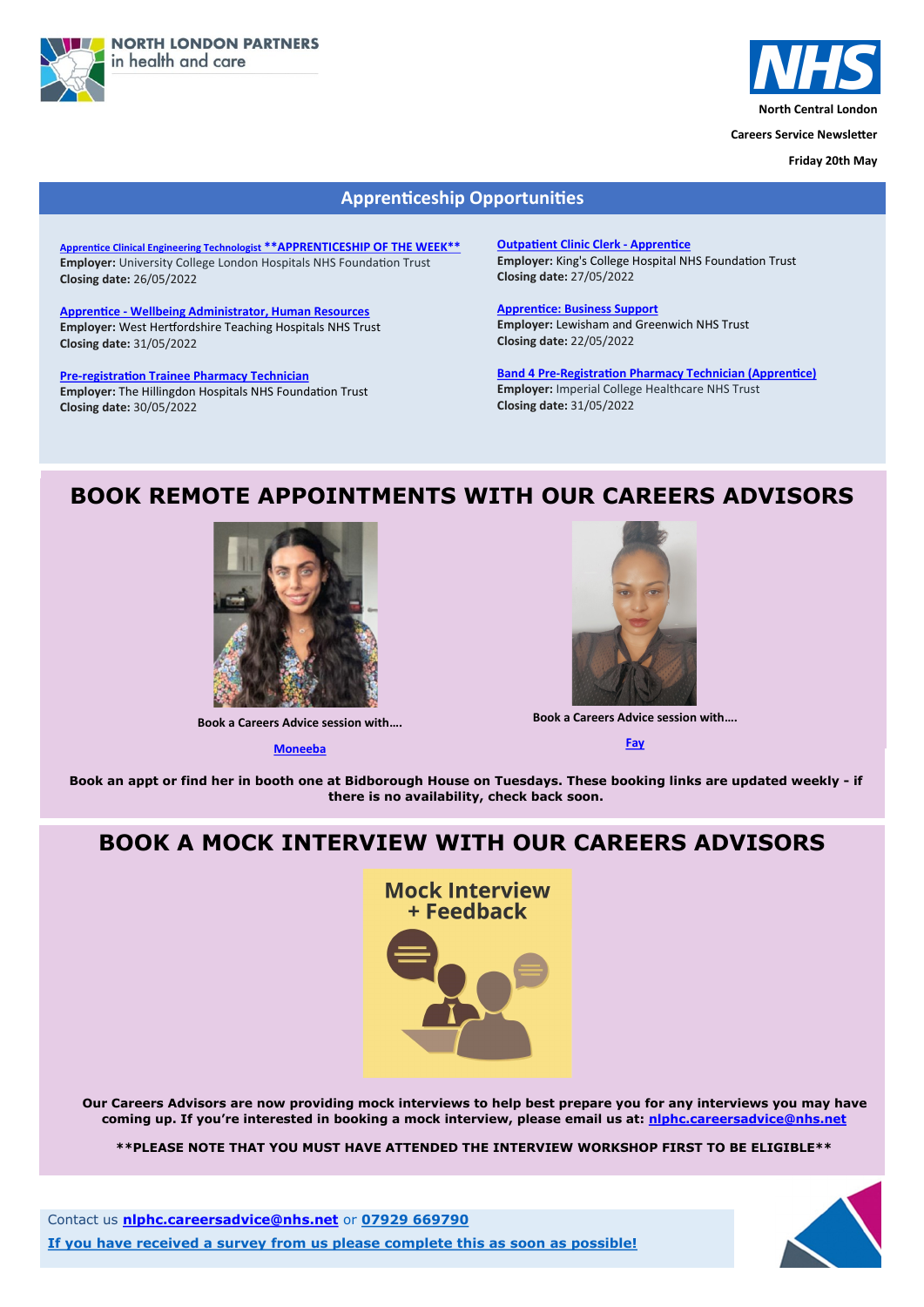



**Friday 20th May**

Contact us **[nlphc.careersadvice@nhs.net](mailto:nlphc.careersadvice@nhs.net)** or **07929 669790**

**If you have received a survey from us please complete this as soon as possible!**



# **FREE NUMERACY SKILLS TRAINING**

The government has launched a new programme to help adults improve their numeracy skills. The programme will be available to any adult over 19 who does not currently have a maths GCSE at grade C/4 or above (or equivalent qualification) and is intended to be offered either online or in-person on either an intensive or a part-time basis. The programme will be free for those that meet the above criteria. Please click the link below to sign up:

**[Numeracy Skills Training](https://nationalcareers.service.gov.uk/find-a-course/page?searchTerm=maths%20mathematics%20numeracy&distance=10%20miles&town=&orderByValue=Relevance&startDate=Anytime&courseType=&courseHours=&courseStudyTime=&filterA=true&page=1&D=0&coordinates=&campaignCo)**

For more information, please click on the following link: [https://nationalcareers.service.gov.uk/careers](https://nationalcareers.service.gov.uk/careers-advice/interview-advice/the-star-method)-advice/ interview-[advice/the](https://nationalcareers.service.gov.uk/careers-advice/interview-advice/the-star-method)-star-method



## **TIP OF THE WEEK!**

## **What's the best way to practice for interview questions?**

Write down a list of common interview questions and practice how you would answer them in an interview using the STAR method.

The STAR method (Situation, Task, Action, Result) is a technique used to structure the examples you give to interview questions. You can use it to highlight particular skills and qualities you have that the employer is looking for and the more you practice, the easier it will be when you are faced with one of these questions.



# **SHADOW A HEALTHCARE PROFESSIONAL**



## Are you interested in shadowing a healthcare professional? If you are, then please email us at: **[nlphc.careersadvice@nhs.net](mailto:nlphc.careersadvice@nhs.net)**